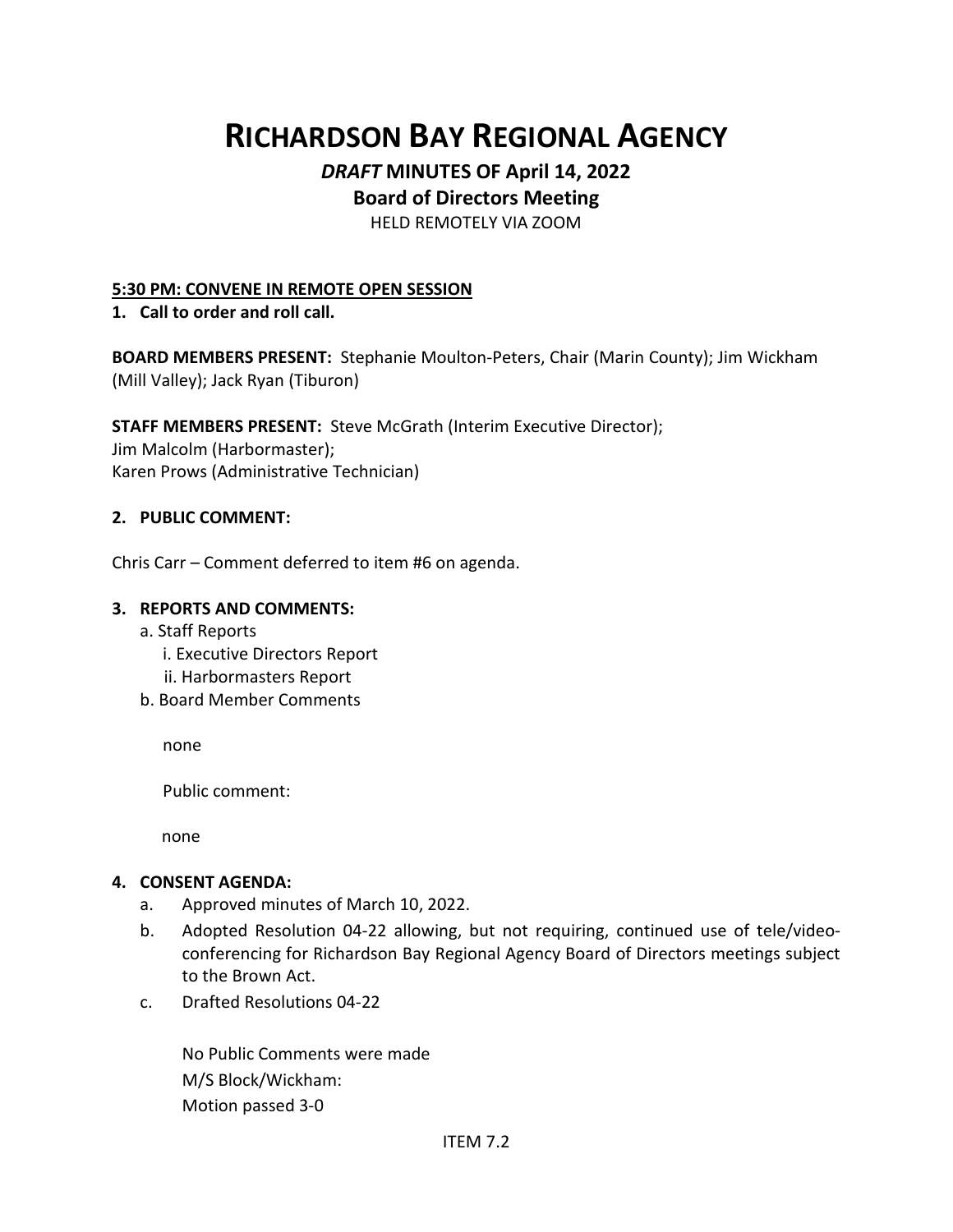#### **5. AUDIT FISCAL YEARS 2020/ 2021:**

a. Received report from J. Ricardi, Inc.

No Public Comments were made

Motion to Accept report regarding audit fiscal year 2020/2021

Motion/ Second Wickham/ Ryan Motion passes 3-0

#### **6. MOORING FIELD DEVELOPMENT:**

a. Received report and presentation from consultant GHD: recommendation requested to provide direction to staff for mooring field layout.

The following parties made public comments at the meeting in addition to the written public comments included in the agenda:

- 1. Arthur Bruce
- 2. Rebecca Schwartz Lesburg
- 3. Joan Cox
- 4. Craig Merrilees
- 5. Sandra Bushmaker
- 6. Janelle Kellman
- 7. Chris Carr
- 8. Bob Lalane
- 9. Barbara Salzman
- 10. Jeff Jacobs

Board member comments were made as follows:

Director Ryan, Director Wickham, Chair Moulton Peters

Motion was made with direction for staff to move forward with alternative #3 provided by GHD to the board with a hybrid of removal of 5 of the twenty moorings located in the southeast corner of the mooring field.

Motion/ Second Ryan/ Wickham Motion Passed 3-0